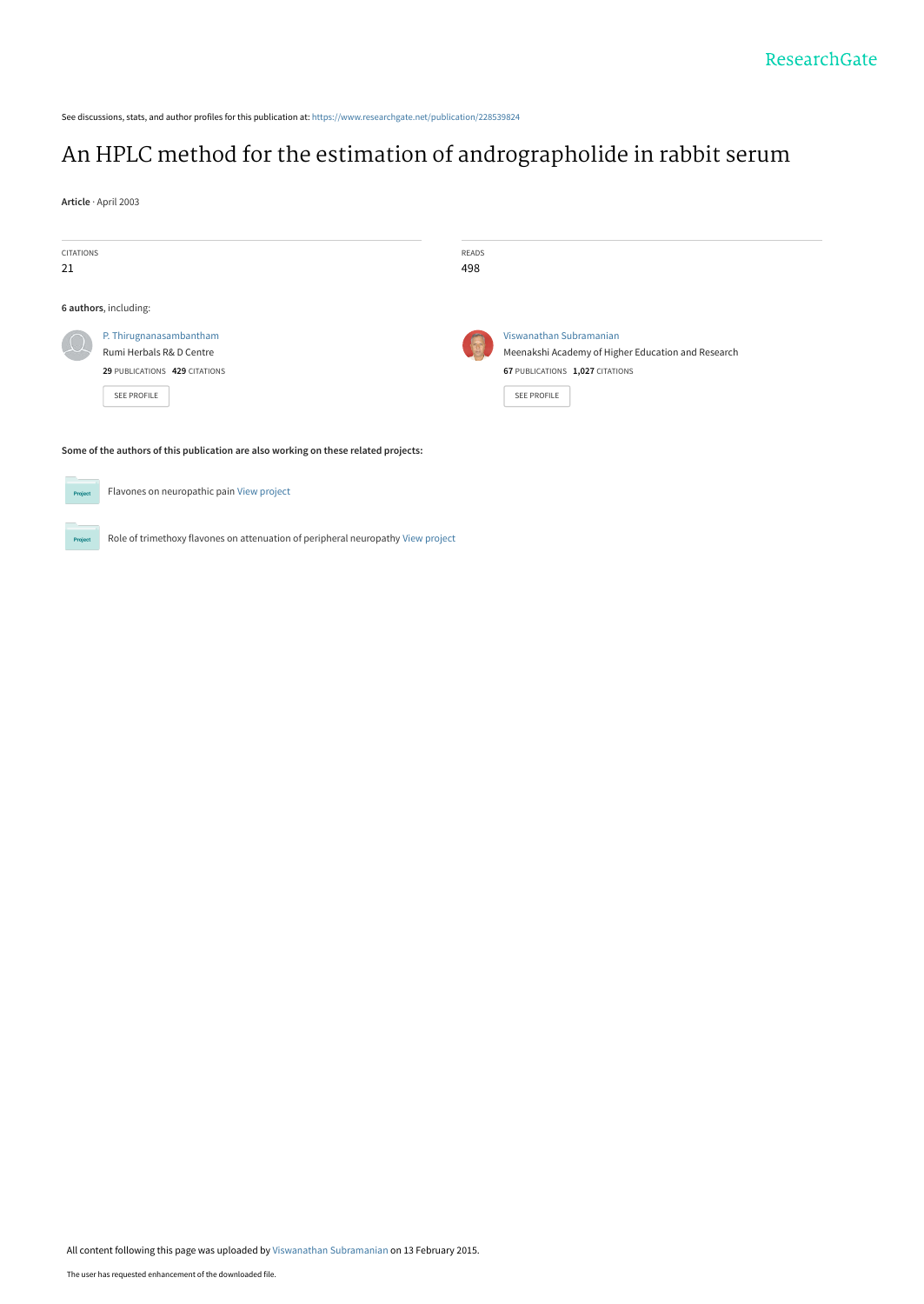**ANDROGRAPHOLIDE ESTIMATION IN SERUM**

### **AN HPLC METHOD FOR THE ESTIMATION OF ANDROGRAPHOLIDE IN RABBIT SERUM**

K. SENTHIL KUMARAN\*, P. THIRUGNANASAMBANTHAM\*\*, S. VISWANATHAN\*\*, M. SREE RAMA MURTHY\*\*\*

\*Department of Pharmaceutics, C.L.Baid Metha College of Pharmacy, Chennai-600096. \*\*Medicinal Chemistry Research Center, Institute of Pharmacology, Madras Medical College, Chennai-3. \*\*\*T.T.K. Healthcare Ltd, 5, Old Trunk Road, Chennai-600 043.

Manuscript Received: 17.4.2002 Revised: 27.6.2002 Accepted: 29.6.2002

*Objective:* To develop a HPLC method for the estimation of andrographolide in biological fluids. *Methods:* Andrographolide was extracted from serum using methanol. A Shimadzu HPLC (Model LC 10 A) with UV- Vis spectrophotometric detector (model SPD 10 AV) and a data processor (model 10 R4 A) were used for andrographolide estimation. A Neuclosil C**18** octadecyl silane (ODS) column (5**m**, 250x4.6 mm Hypersil) was used. The mobile phase used was methanol: Water in the ratio of 65:35 v/v at a flow rate of 1.0 ml/min. The elutes were monitored at 223 nm. The precision and accuracy of the method were determined by measuring inter-day and intra-day variations. **ABSTRACT**

*Results:* The absolute recovery of andrographolide ranged between 97.24% to 99.4%. The inter-day co-efficient of variation was 0.4% to 1.4% and intra-day co-efficient of variation was 1.05% to 2.8%. *Conclusion:* The developed HPLC method for estimation of andrographolide in serum is sensitive, reliable and accurate.

**KEY WORDS** *Andrographis paniculata* Nees kalmegh liquid chromatography

#### **INTRODUCTION**

*Andrographis paniculata* Nees (Acanthaceae) is common throughout the plains of India.The plant is used as a bitter tonic and in liver diseases**1-2**. It is also used as antipyretic and anthelmintic. Further this plant has been studied for its antifertility**<sup>3</sup>** , antidiabetic**<sup>4</sup>** and hypotensive activity**<sup>5</sup>** . Most of the biological actions of *Andrographis paniculata* have been ascribed to the presence of andrographolide, a diterpene lactone present in this plant. The hepatoprotective action of *Andrographis paniculata* has also been suggested to be due to the presence of andrographolide and this has been confirmed by many scientific studies<sup>6</sup>. In the present study an attempt has been made to develop a sensitive and precise method for the determination of andrographolide in serum by reverse phase high performance liquid chromatography (HPLC).

**Correspondence: K. Senthil Kumaran e-mail: kskumaran54@rediffmail.com**

#### **MATERIALS AND METHODS**

Andrographolide was isolated from dried *Andrographis paniculata*.The plant material was collected around Chennai, and identified in the Department of Pharmacognosy, Madras Medical College and confirmed by comparison with the reference herbarium specimens. The whole plant material (4 kg) was dried and ground to coarse powder and extracted at room temperature successively with petroleum ether (60-80°C), chloroform and methanol. The methanolic extract was concentrated under reduced pressure and activated charcoal (400 g) was added to it. After 24 h, charcoal was filtered off and the filtrate was concentrated under reduced pressure and left overnight for crystallization. The resulting crystals were collected by filtration**<sup>7</sup>** , and the isolated andrographolide (yield 0.78 %) was compared with an authentic sample (Research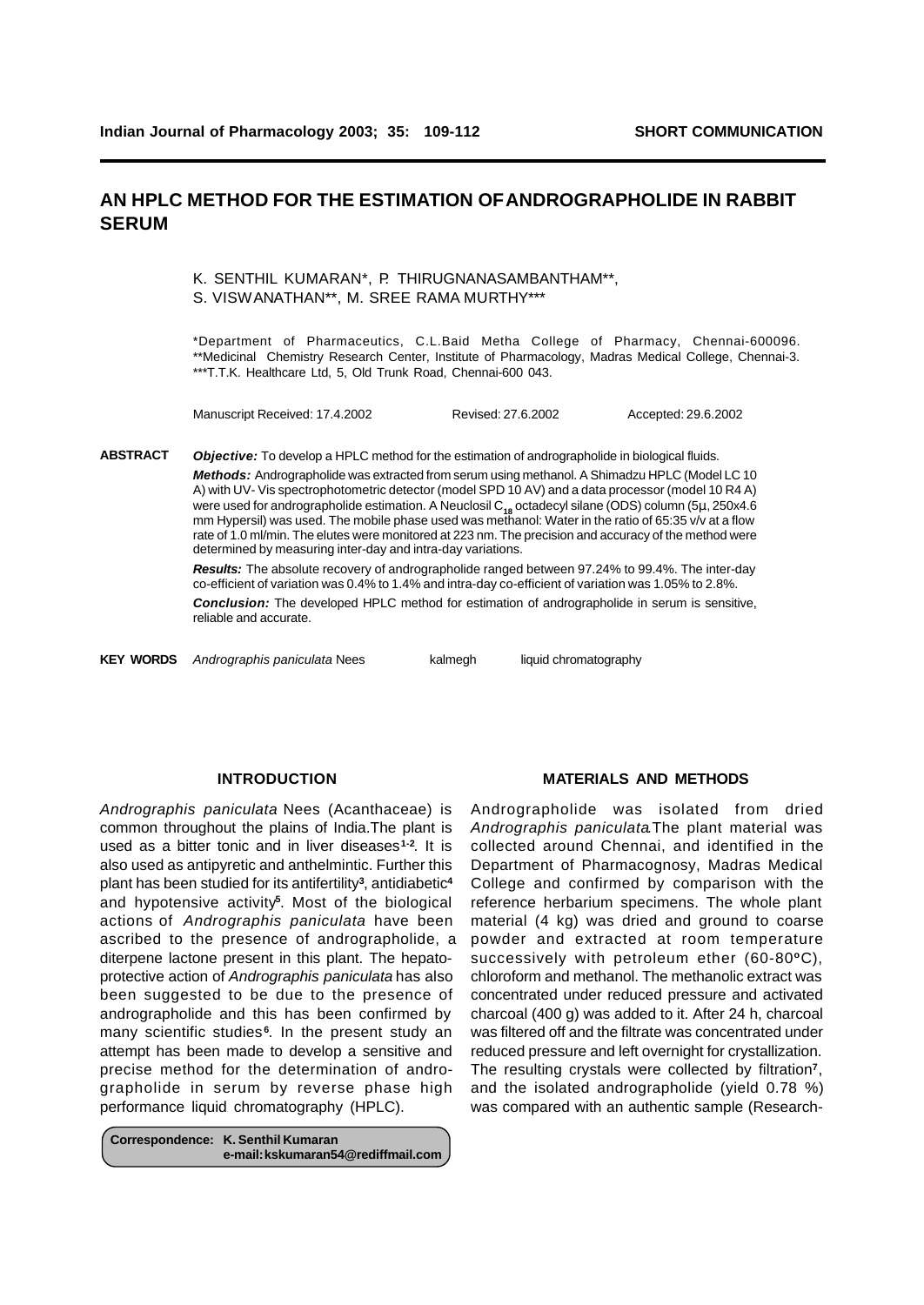organics, Chennai) for its purity. Nimesulide was gifted from TTK Health Care Ltd., Chennai. Methanol (HPLC grade, Qualigens) and potassium dihydrogen orthophosphate, sodium hydroxide AR (Glaxo) were the other chemicals used.

**Preparation of standards:** Stock solution of andrographolide (1 mg/ml) in methanol was prepared. Dilution of this solution was made with methanol to produce working standard solution containing 100 **m**g/ml of andrographolide. Similarly 1 mg/ml of nimesulide (internal standard) in 0.1 N sodium hydroxide was prepared and the working standard solution contained 100 **m**g/ml of nimesulide.

**Extraction from serum:** From working standard solution of andrographolide (100 **m**g/ml) 0, 50, 100, 200, 400, 600, 800, 1000 **m**l volume of andrographolide standard solutions were placed in screwcapped test tubes and diluted to 1000 **m**l with methanol. Then these standard solutions were mixed with 0.5 ml of rabbit serum thus providing calibration standards of 0, 5,10, 20, 40, 60, 80 and 100 **m**g/ml of andrographolide in serum. A 100 **m**l volume of internal standard equivalent to 100 **m**g of nimesulide was added to these tubes, which were shaken on a vortex mixer for 1 min. Then 0.5 ml of phosphate buffer (pH 5.8) and 2 ml of methanol were added. The tubes were capped and vortex mixed for 5 min and then centrifuged at 8000 g for 5 min. The supernatant layer was separated.

**Elution by HPLC:** A Shimadzu HPLC system (model LC 10A) with UV-Vis spectrophotometric detector (model SPD 10 AV) and a data processor model (10 R 4A) was used. A Neuclosil C<sub>18</sub> octadecyl silane (ODS) column (5 **m** 250 x 4.6 mm Hypersil, Machery-nagel Dureh Germany) was used. The mobile phase was methanol: water (65:35 v/v). Aliquots of 20 **m**l of supernatant of the sample extracts were injected into the HPLC system and eluted with the mobile phase at a flow rate of 1.0 ml/min. The elutes were monitored at 223 nm with the detector range setting fixed at 0.1. The two peaks for andrographolide and the internal standard were well separated.

The precision and accuracy of the method were determined by measuring the inter-day (5 samples within a day) and intra-day (3 samples on day 1, 7 and 14th day n=9) variations in the recovery of **Figure 1.** Calibration graph for andrographolide.



andrographolide from serum samples. Fresh samples of serum were used every time. The co-efficient of variation was calculated from the above results.

#### **RESULTS**

**Quantification:** Peak- area ratios of andrographolide to the internal standard were measured. A representative calibration graph of andrographolide was constructed with different concentration of andro-grapholide. (Figure 1) The peakarea versus andrographolide concentration in the range of 5-100 **m**g/ml resulted in the regression equation,  $r = 0.99$ .

**Recovery:** The extraction recovery of andrographolide was assessed at concentrations of 5, 10, 20 **m**g/ml. Serum samples (in triplicate) containing andrographolide and internal standard were extracted and studied. Absolute recovery was calculated by comparing area of the peak for direct injection of andrographolide in methanol with those of biological samples containing same amount of andrographolide. The absolute recovery of andrographolide ranged from 97.24% to 99.4% as estimated using HPLC method.

**Precision:** The precision of the assay was determined by estimating serum samples containing andrographolide at three different concentrations 5, 10 and 20 **m**g/ml. Endogenous interfering peaks were visible in blank serum. The two peaks were well separated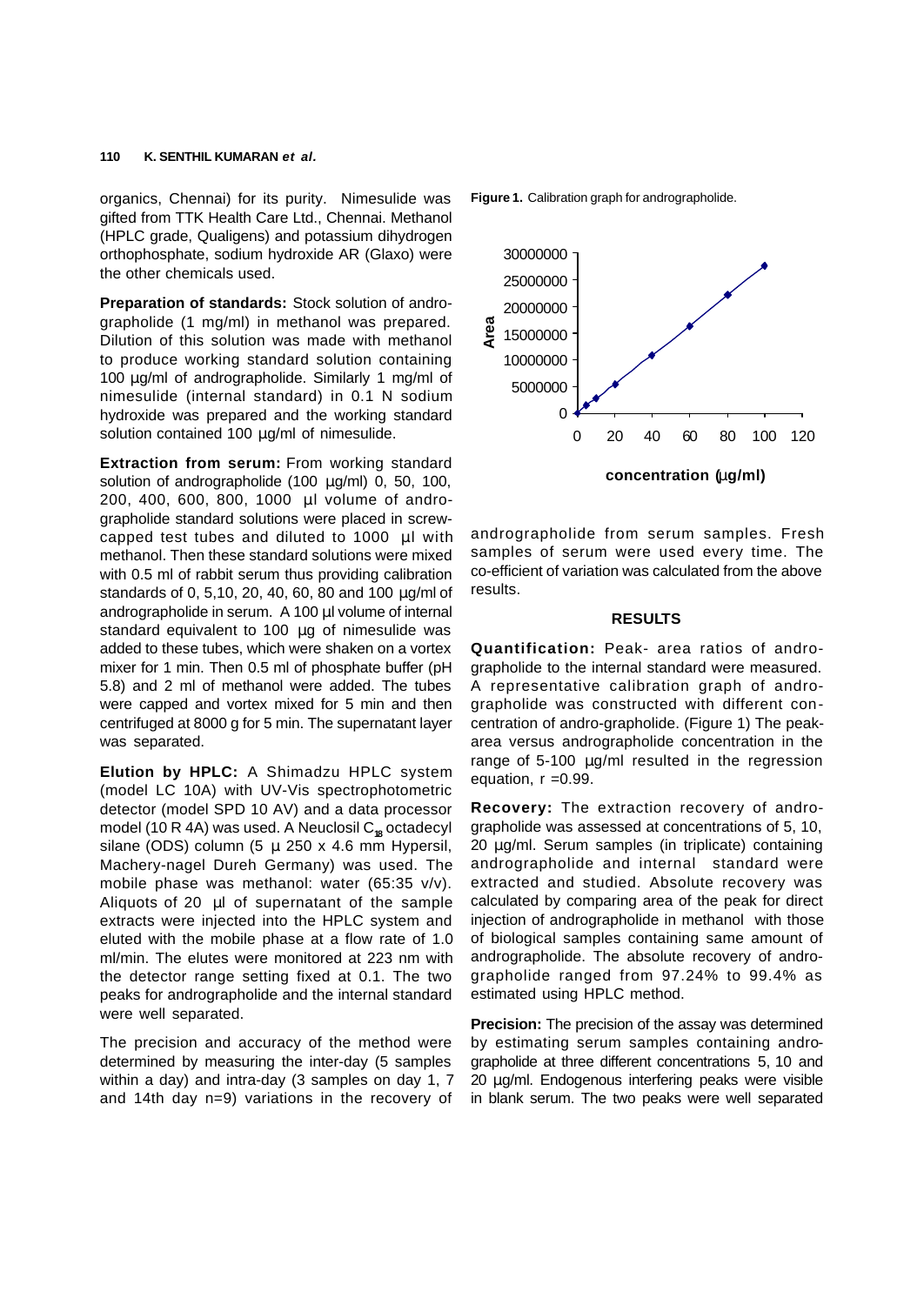

**Figure 1.** HPLC chromatogram of serum andrographolide and intemal standard (nimesulide).

**Table 1.** Precision of determination of andrographolide in serum (HPLC).

|                                | Intra-day variation $(n=9)$     |                     |        | Inter-day variation ( $n = 5$ ) |                     |          |
|--------------------------------|---------------------------------|---------------------|--------|---------------------------------|---------------------|----------|
| Concentration<br>used<br>mg/ml | Quantity<br>recovered<br>mun/ml | Percent<br>recovery | C.V. % | Quantity<br>recovered<br>m/m    | Percent<br>recovery | $C.V.$ % |
| 5                              | $5.0 \pm 0.02$                  | 100.2               | 0.40   | $5.02 \pm 0.14$                 | 100.4               | 2.80     |
| 10                             | $9.98 \pm 0.14$                 | 99.8                | 1.40   | $10.14 \pm 0.16$                | 101.4               | 1.60     |
| 20                             | $19.94 \pm 0.25$                | 99.7                | 1.25   | $20.02 \pm 0.21$                | 100.1               | 1.05     |

Values are mean ± SD, C.V.- Co-efficient of variation.

with the retention time 3.69 and 3.18 min for andrographolide and the internal standard respectively (Figure 2). The intra-day co-efficient of variation ranged between 0.4-1.4%. The inter-day co-efficient of variation varied from 1.05-2.8% (Table 1).

#### **DISCUSSION**

In the present study a HPLC method was developed for estimation of andrographolide in serum. Andrographolide was extracted using methanol.